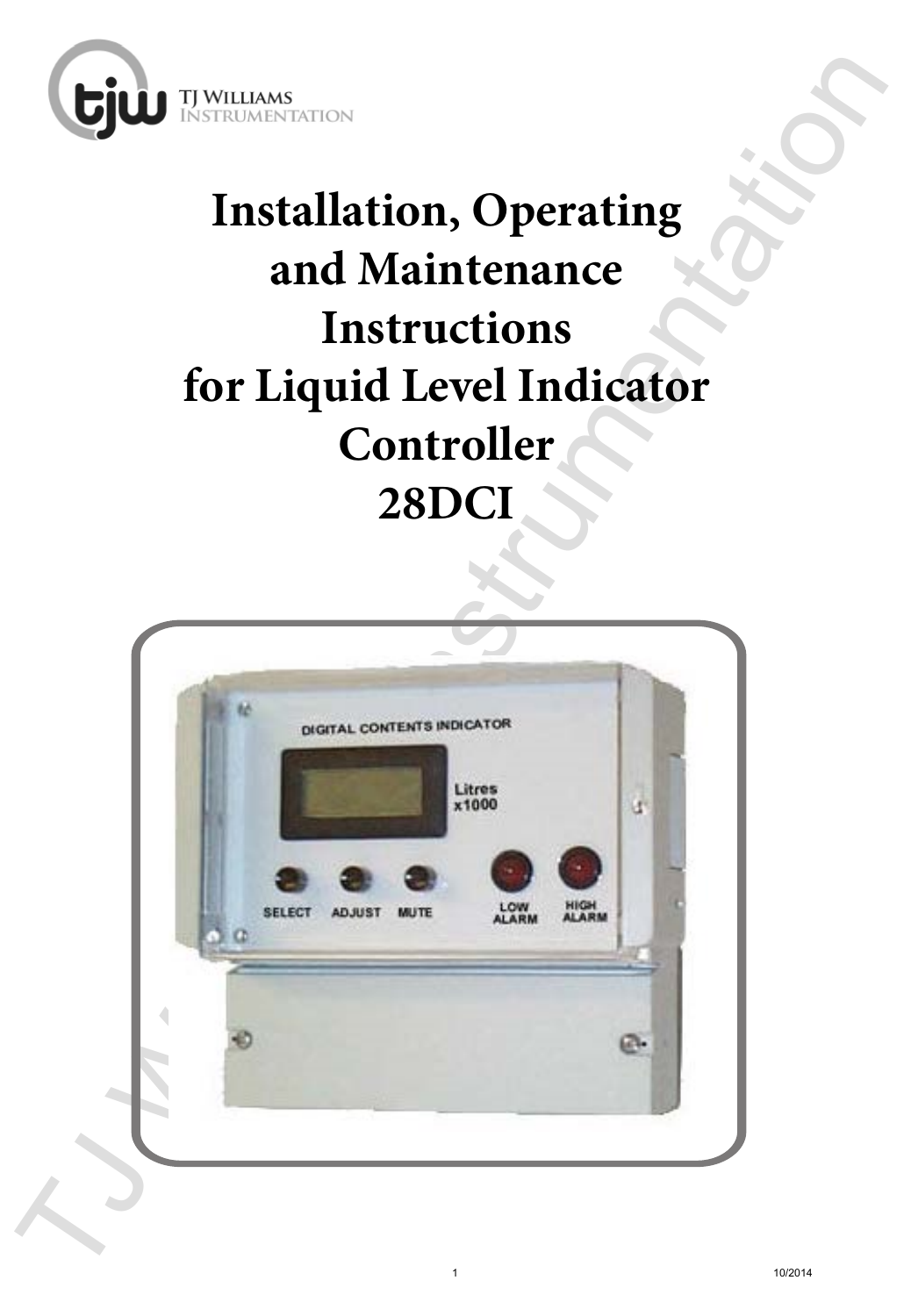

## **Operation**

The 28DCI level control indicator is pre-programmed with 200 fixed points of level. This is to accommodate various types of tanks, from vertical tanks to horizontal cylindrical tanks.

Volume is measured in units shown on front panel. NOTE!

Alarms are set to percentage of level in tank, not volume. To cancel Alarm, press MUTE button, alarm light stays lit.



#### **Electrical**

Unit is factory set for 230VAC. Or as customer request. For 110VAC remove and link out green connection block as below:



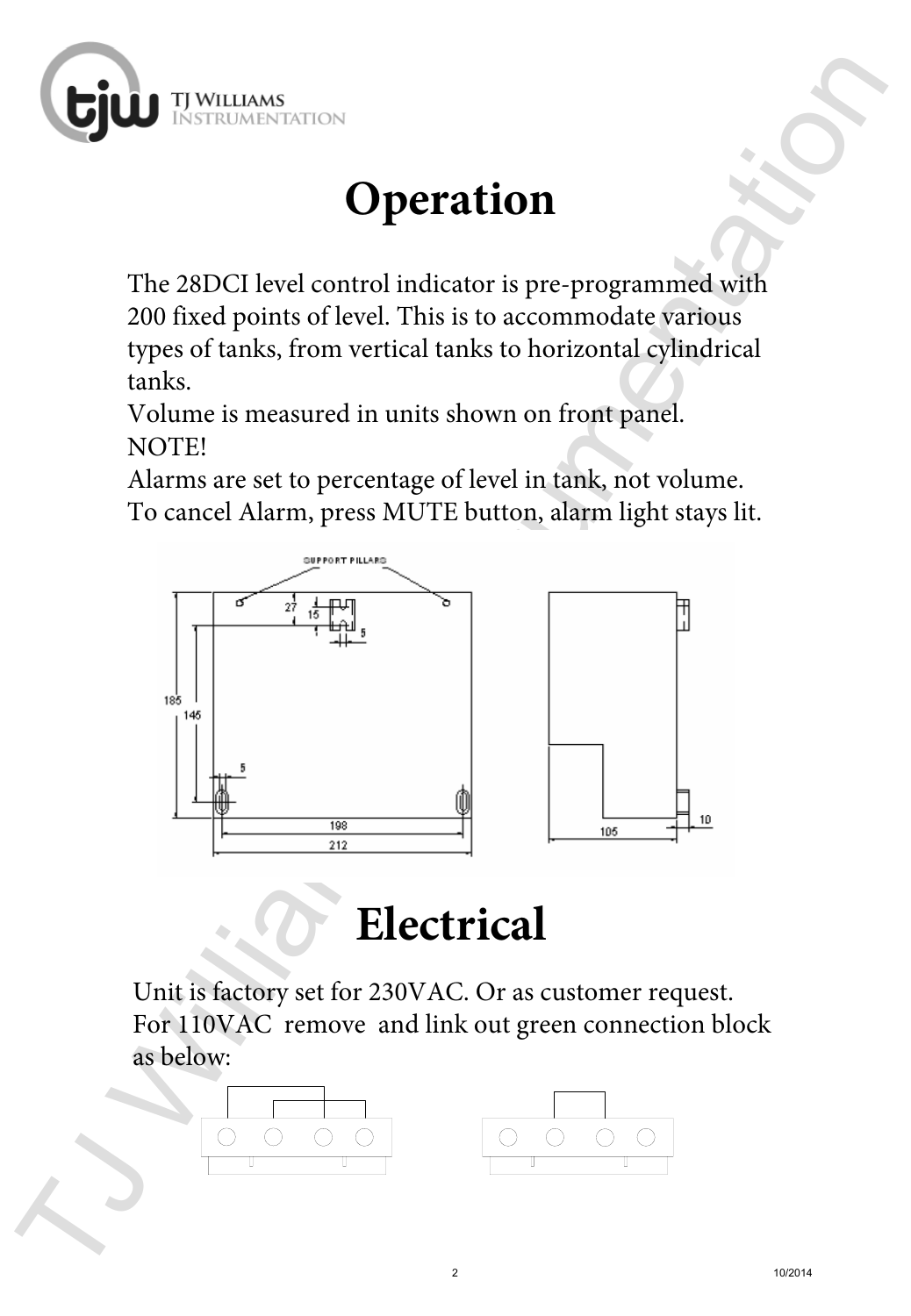

# **Voltage Change Procedures**

- 1. Unit should be ISOLATED from supply.
- 2. Remove screws & lift out display panel.
- 3. Unplug Green terminal plug from right-hand side.
- 4. Alter connections as fig 1.

#### **Transmitter**

Suitable transmission cable for connecting Transmitter and re-transmit unit to Level Unit is 2 core screened 7/0.2

Screen - Connect one end to GND in display unit, but DO NOT CONNECT other end at Transmitter.

## **Installation and Set Up**

Mount Unit to a secure surface. Connect Supply to terminals shown in FiG 1. (CHECK SUPPLY VOLTAGE – SEE ABOVE)

Connect Transmitter to terminals shown in Fig 1.

Fit plug to Transmitter (where applicable).

**CJUD** Environmentation<br>
1. Unit should be ISOLATED from supply<br>
2. Remove screws & iff out display panel.<br>
3. Unplug Green terminal plug from right-hand side.<br>
4. Alter connections as fig 1.<br> **Transmitter**<br>
5. Unplug Gre Switch on supply - LCD reads level at Transmitter position. Level Alarms 1 & 2 are factory set - L=20%, H=80%, (unless requested different) To adjust Level Alarms - Press and hold SELECT button for 1 sec., release, the display will show '1LXX P' where 1L is alarm 1 LOW and XX is the present set point level in % ( $P = Percent$ ).